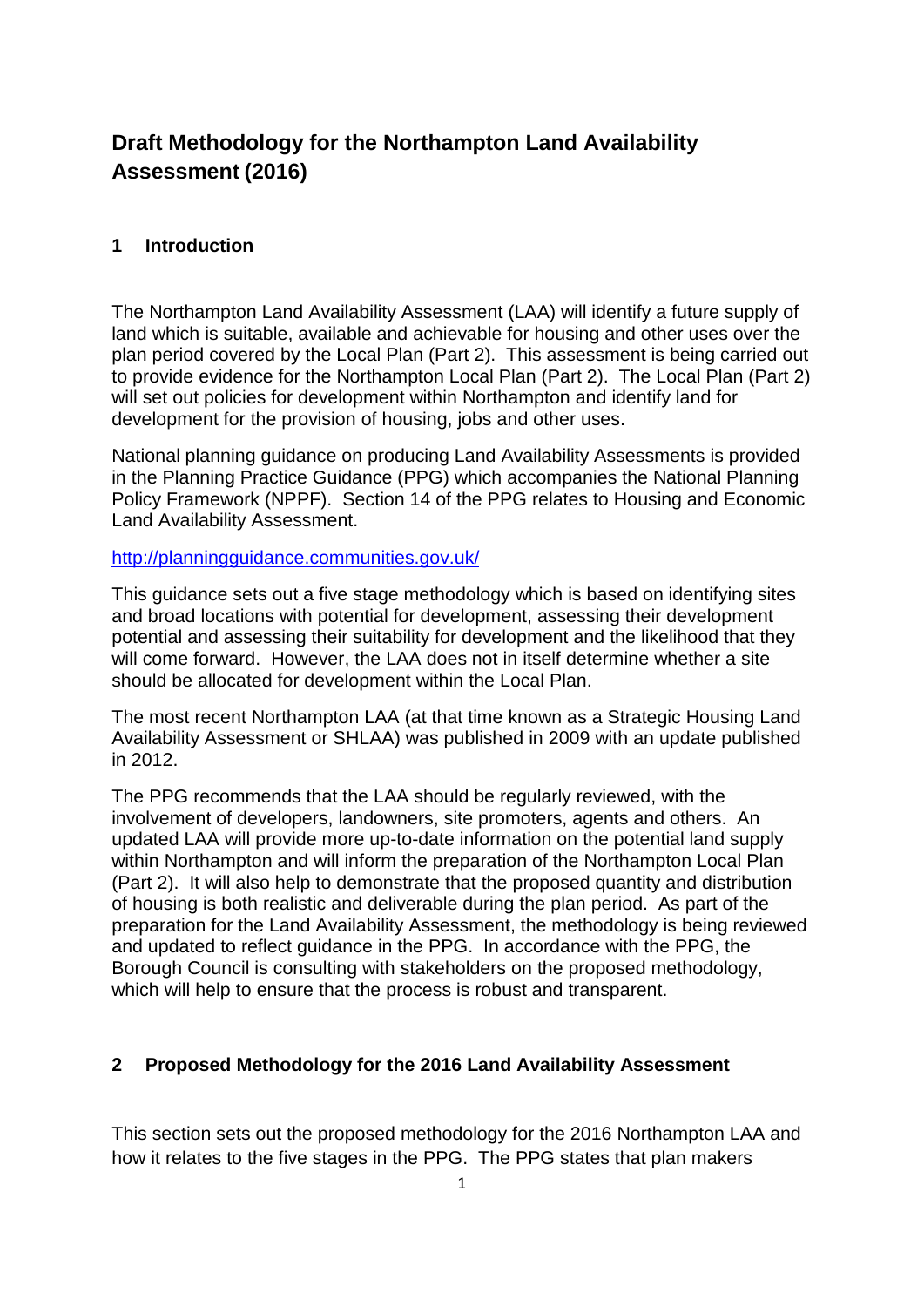should have regard to this guidance in preparing their assessments and that where they depart from the guidance, the reasons for doing so should be set out. The Council proposes to closely follow the methodology as set out in the flow chart in the PPG.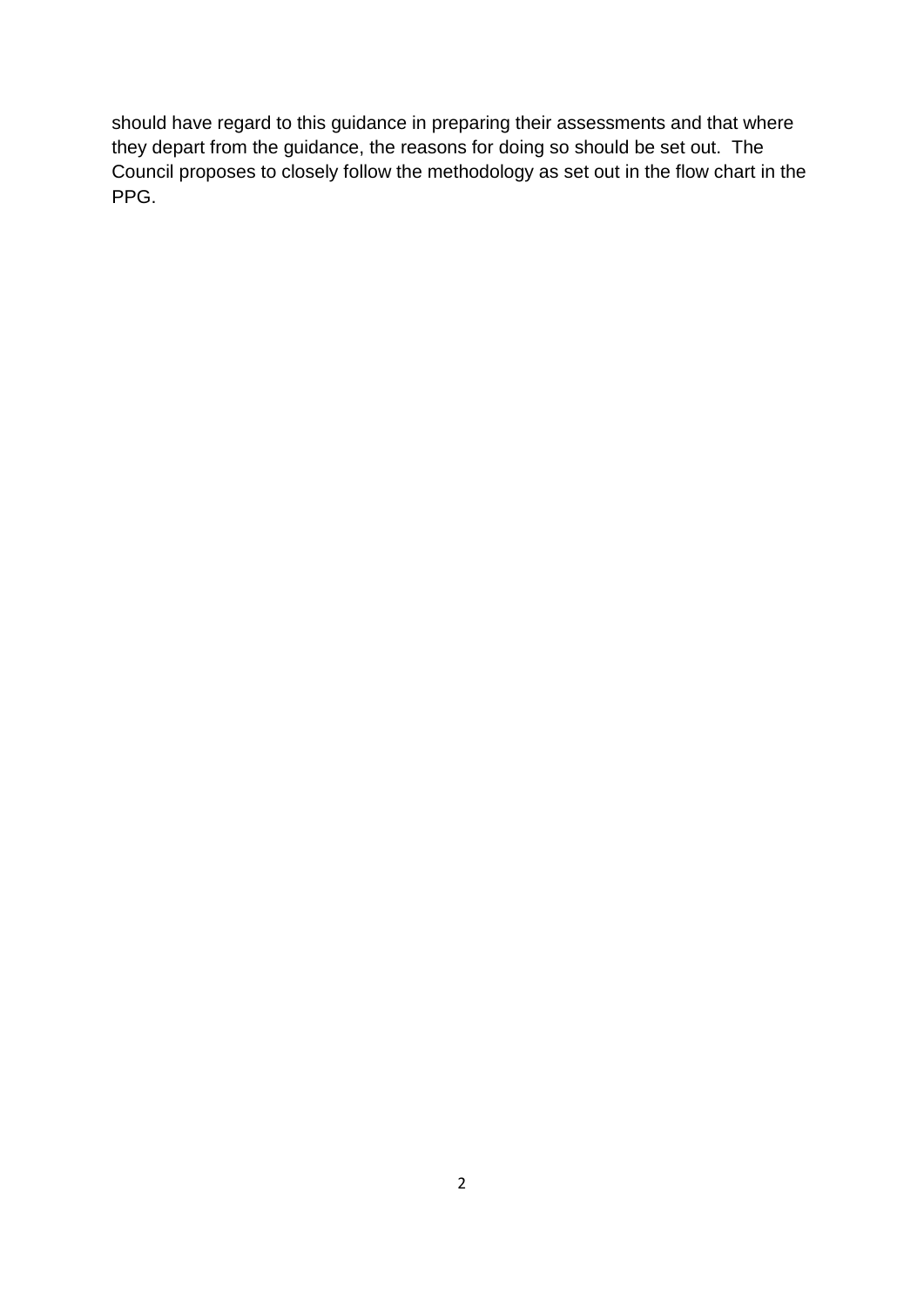## Housing and Economic Land Availability Assessment Methodology – flow chart (PPG, paragraph 006 Ref ID 3-006-20140306)

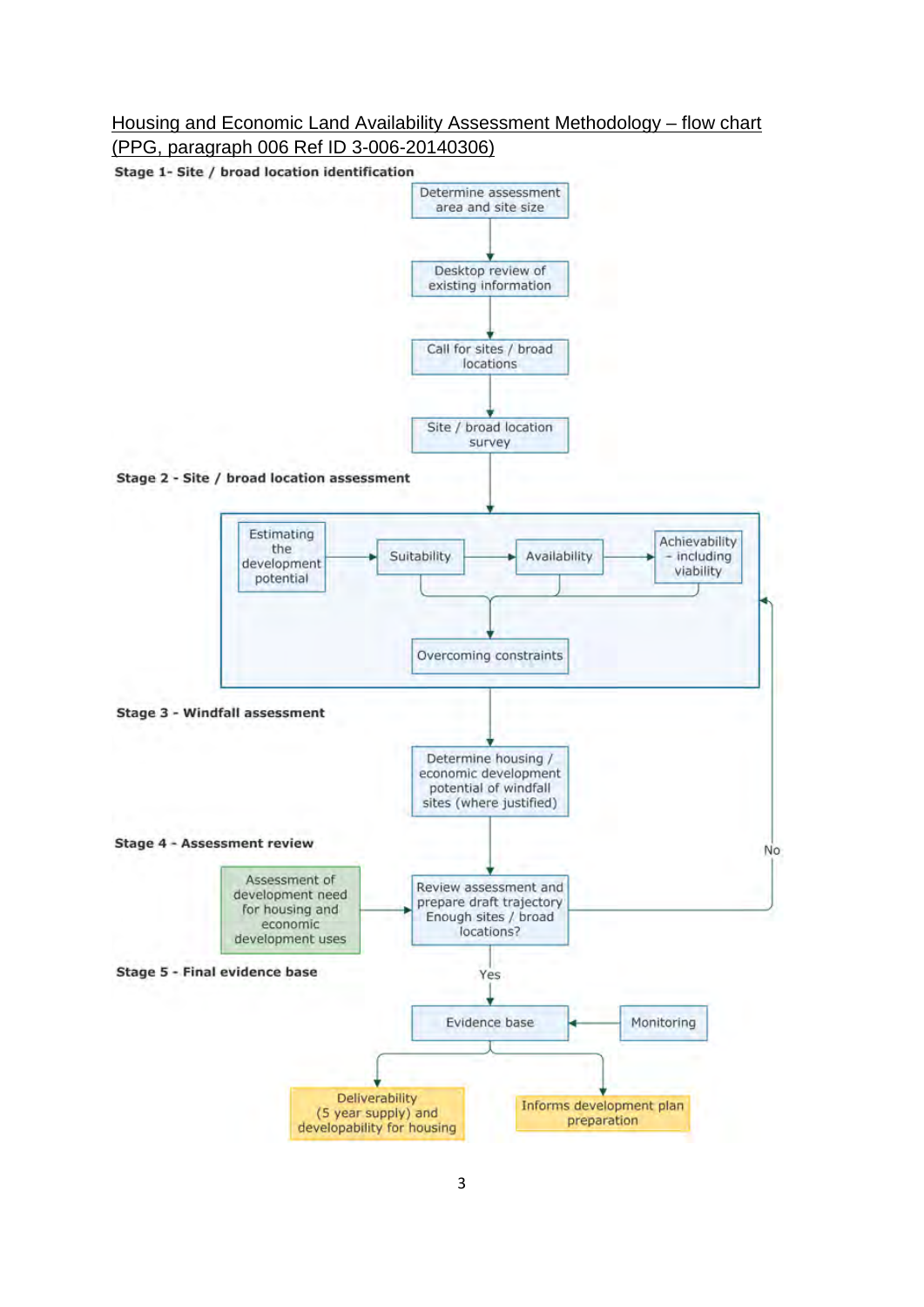### Stage 1 – Site / broad location identification

The PPG states that the area selected for the assessment should be the Housing Market Area. Northampton is part of a wider West Northamptonshire Housing Market Area identified in the 2009 SHMA that was prepared for the JCS. It is proposed that this LAA covers the Northampton Borough area only. This is because the other local authorities within the Housing Market Area are producing their own LAAs. It is therefore unnecessary for each individual LAA to duplicate the whole of the wider housing market area, although we have sought to ensure, as far as possible, that the methodology we use is consistent with those used across the Housing Market Area.

The PPG states that developers, landowners, promoters, local communities, businesses, town and parish councils and others should be involved in plan preparation, including evidence on land availability. The Council has undertaken a series of consultations between 2007 and 2014 on housing and other development, as part of the preparation of the Joint Core Strategy. This included a large number of evidence studies including the 2009 SHLAA and the 2012 SHLAA update. As part of this LAA consultation, the Council is consulting a range of stakeholders on the proposed updated LAA methodology, including locally active developers and agents, as well as nearby local authorities and Government Agencies, such as the Environment Agency and Natural England. All comments received will be taken into account in finalising the methodology.

The LAA will identify all sites promoted regardless of the amount of development needed, in accordance with the PPG.

In the 2009 SHLAA, which was produced to inform the strategic policies of the Joint Core Strategy, the minimum site size threshold for housing sites that were considered suitable for assessment was those sites capable of delivering 10 or more dwellings (net), or if this was not known an area of 0.25ha was used. For the LAA, the Council proposes to use a threshold of 5 dwellings (net) in line with guidance in the PPG.

The Council proposes a minimum site threshold for sites capable of delivering economic development of 0.25ha (or  $500m^2$  floorspace) and above, in line with guidance in the PPG.

Sites proposed for retail uses that are beyond 400m from the Town Centre would be excluded, and for other proposed main town centre uses (including leisure and community uses) sites located beyond 500m of the Town Centre boundary will be excluded, to take account of accessibility to these facilities and services.

The Council has been (and will continue to be) proactive in identifying as wide a range of sites as possible, including encouraging landowners and developers to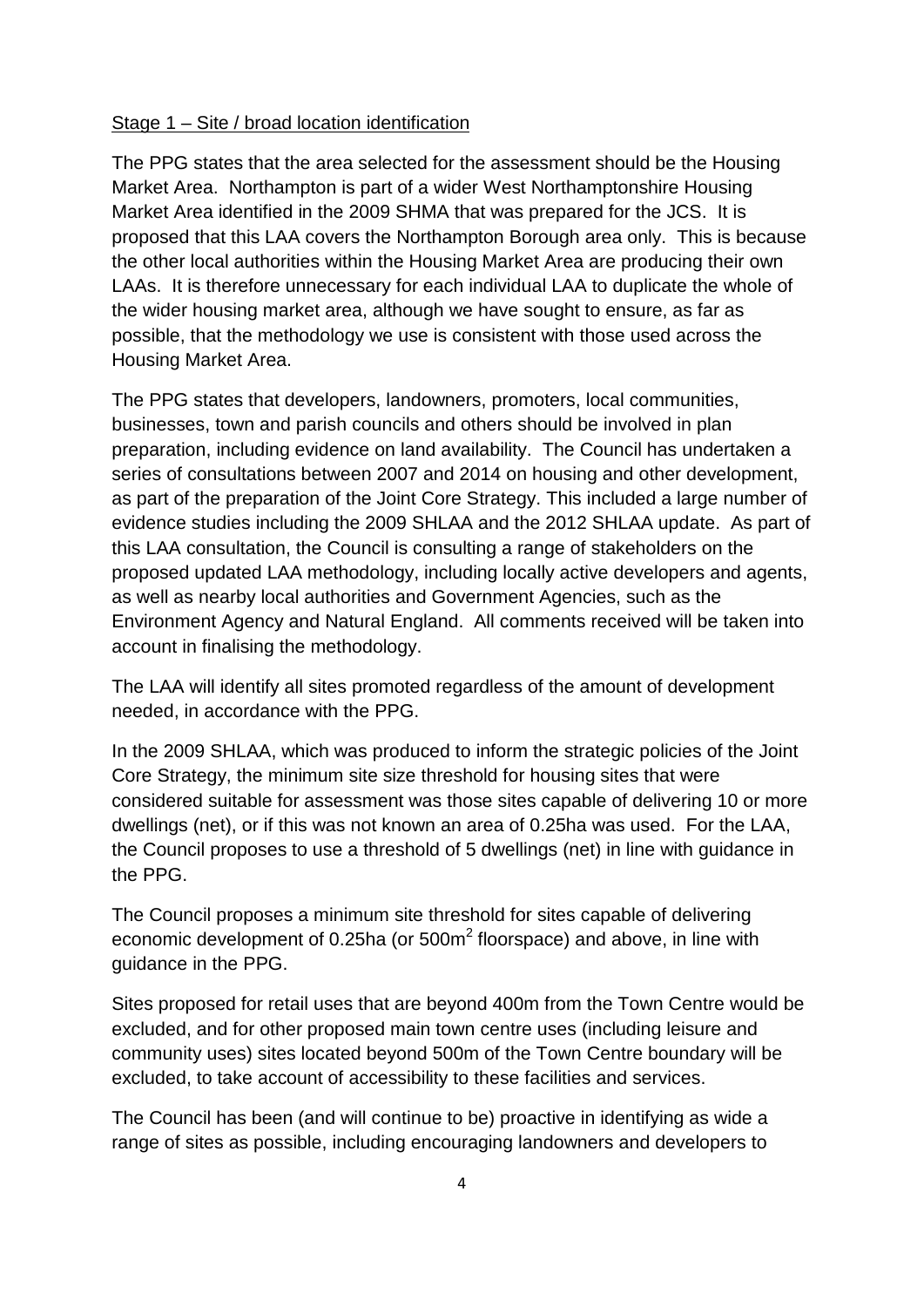suggest potential future development land. Sites can be put forward at any time using the available form.

The LAA Call for Sites form sets out the key information required, such as:

- Site location
- Proposed type(s) of development
- Scale of development (yield)
- Timescales for the development and
- Constraints to development

The following additional types of sites will also be considered for inclusion in the LAA:

- Existing housing allocations, carried forward from the adopted Local Plan 1997.
- Existing employment (or other) allocations that are no longer required for those uses.
- Approved, refused, withdrawn and pending planning applications and Prior Approvals
- Sites that have been the subject of pre application discussions and where the party promoting the site has agreed for their pre application discussions to be included in the LAA
- Land in public ownership which is surplus to requirements
- Vacant and derelict land and buildings
- Under-used facilities such as garage blocks
- Sites promoted for development
- Sites previously included in the SHLAA
- Sites previously rejected in the SHLAA

The Council has been (and will continue to be) proactive in considering whether sites that are currently in non-housing use could be more appropriately used for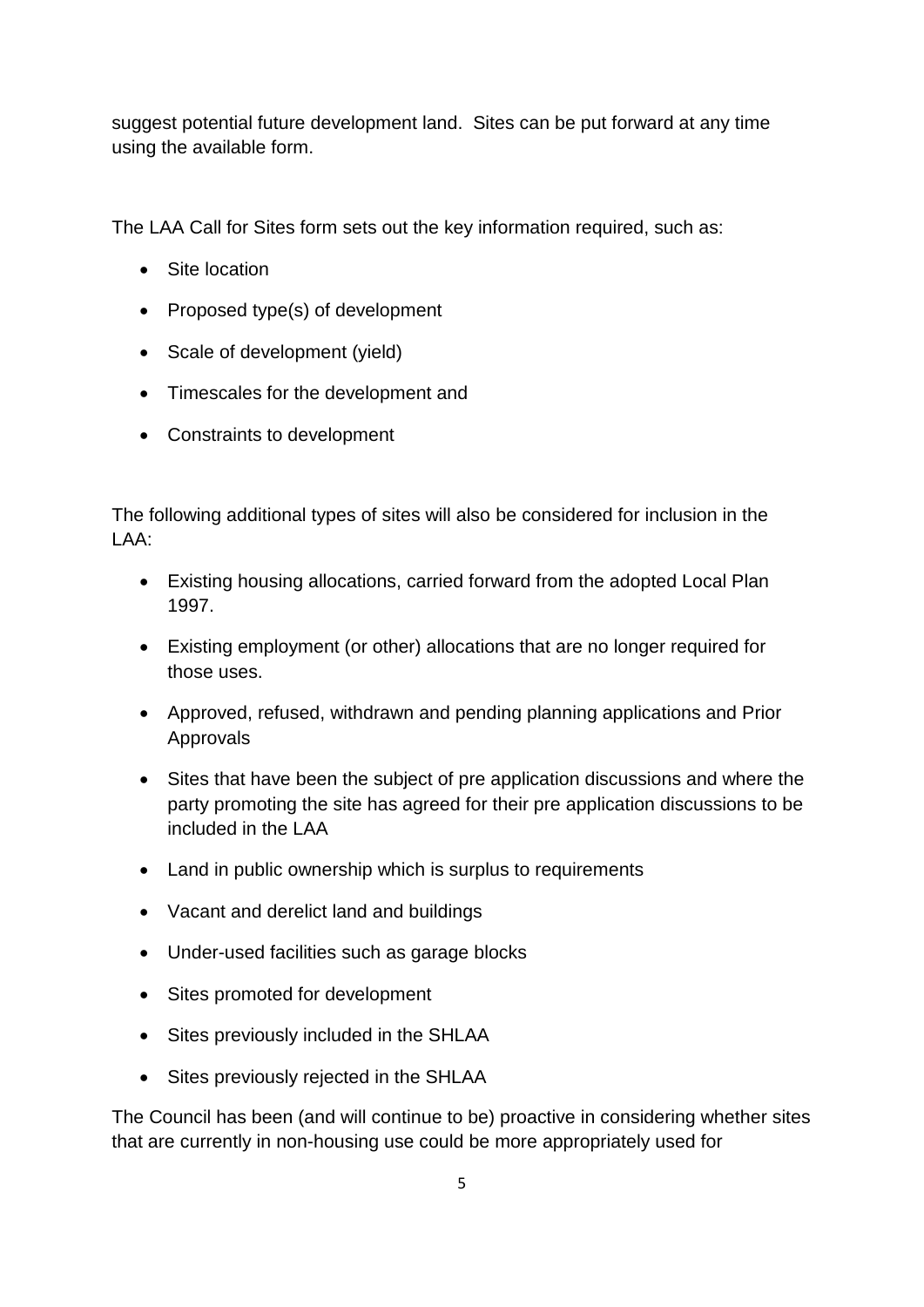residential use. For example, where sites have been assessed in terms of their potential for employment use as part of the emerging Employment Land Assessment, and where those sites are assessed as having poor prospects for future employment use, they will be considered within the LAA for their potential for residential development.

A database will be maintained of all sites considered in the LAA and these will also be mapped on the Council's GIS system.

The PPG states that the comprehensive list of sites derived from the various data sources and the LAA Call for Sites should then be further assessed to establish which have reasonable potential for development. The Council will undertake a sieving process so that only sites that have realistic potential are assessed in more detail. This approach is in line with the PPG which states that site surveys should be proportionate to the detail required for a robust appraisal. Housing sites that are excluded at this initial stage are those that:

- Are completely within a Special Protection Area (SPA)
- Are completely within a Site of Special Scientific Interest
- Are completely within the functional floodplain (Flood Zone 3b)

Sites that remain after this sieve will be surveyed. This will enable the Council to ratify information gathered through the LAA Call for Sites (and through other sources), to gain a better understanding of the character of the site and its surroundings as well as physical constraints and barriers to deliverability.

# Stage 2 – Sites/broad location assessment

This stage will comprise an assessment of the suitability, availability and achievability of sites, as well as an estimation of their development potential.

The constraints that will be considered in the assessment of the **suitability** of each site will include:

- Allocations or designations such as:
	- o Employment allocations
	- o Open space designations
	- o Wildlife designations
	- o Minerals and waste designations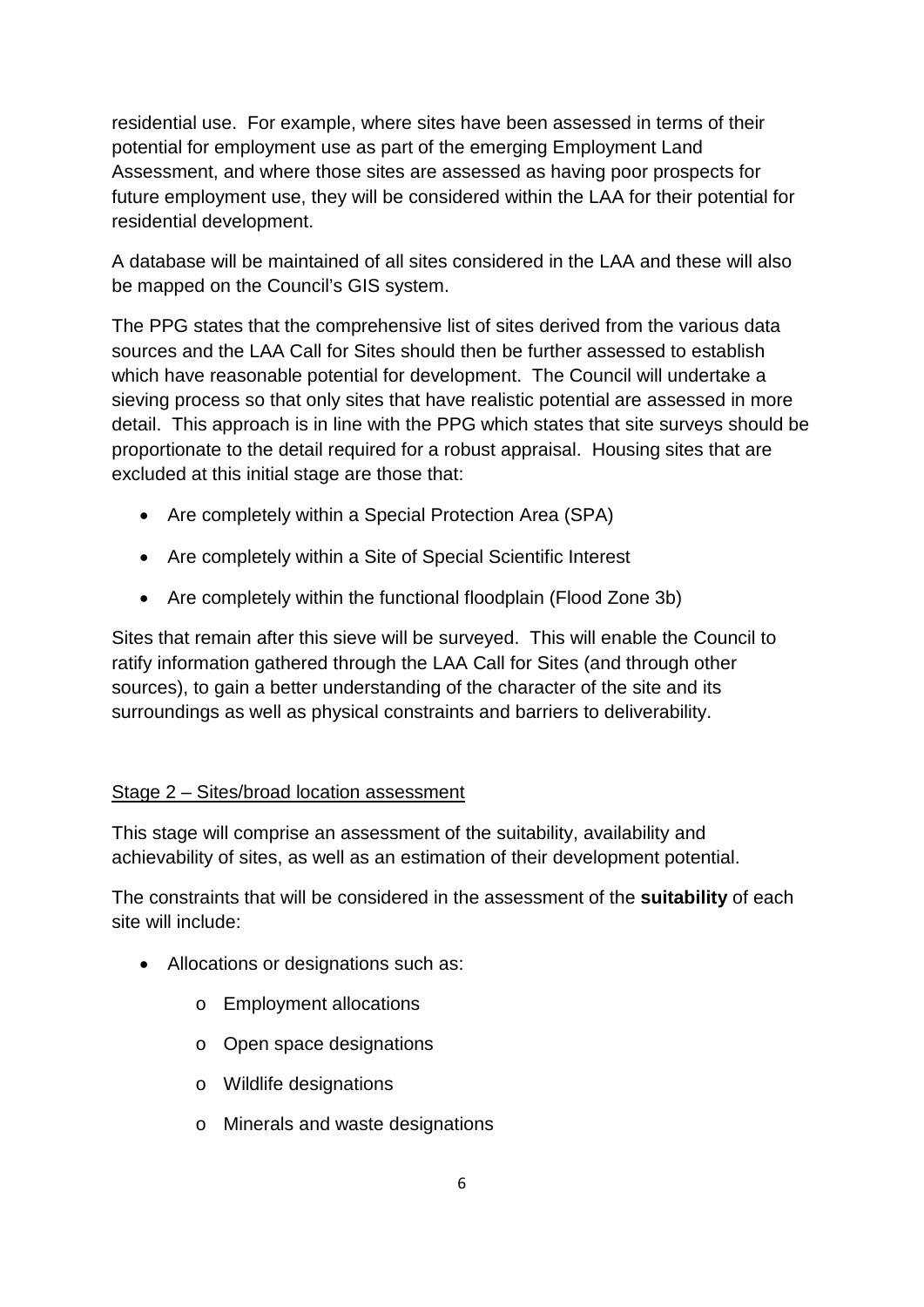- o Other policy constraints
- Contribution to regeneration priority areas.
- Physical / environmental constraints such as:
	- o Health and safety consultation zones
	- o Flood risk
	- o Contamination
	- o Topography and poor ground conditions
- Physical limitations such as access and critical infrastructure,
- Environmental constraints, including proximity to designations such as:
	- o Special Protection Areas
	- o Sites of Special Scientific Interest (SSSIs)
	- o Ancient Woodlands
	- o Nature Improvement Areas
	- o Local Nature Reserves
	- o Local Wildlife Sites
	- o Local Geological Sites.
- Potential impacts on landscape and heritage designations, and historic assets and their setting, including:
	- o Historic Battlefields
	- o Scheduled Ancient Monuments
	- o Listed Buildings
	- o Conservation Areas
- Whether sites adjoin or relate well to the existing urban edge of Northampton.
- Potential impacts on neighbouring uses
- Potential environmental/amenity impacts that would be experienced by new occupiers such as amenity impacts from sites adjoining a sewage treatment works or landfill site.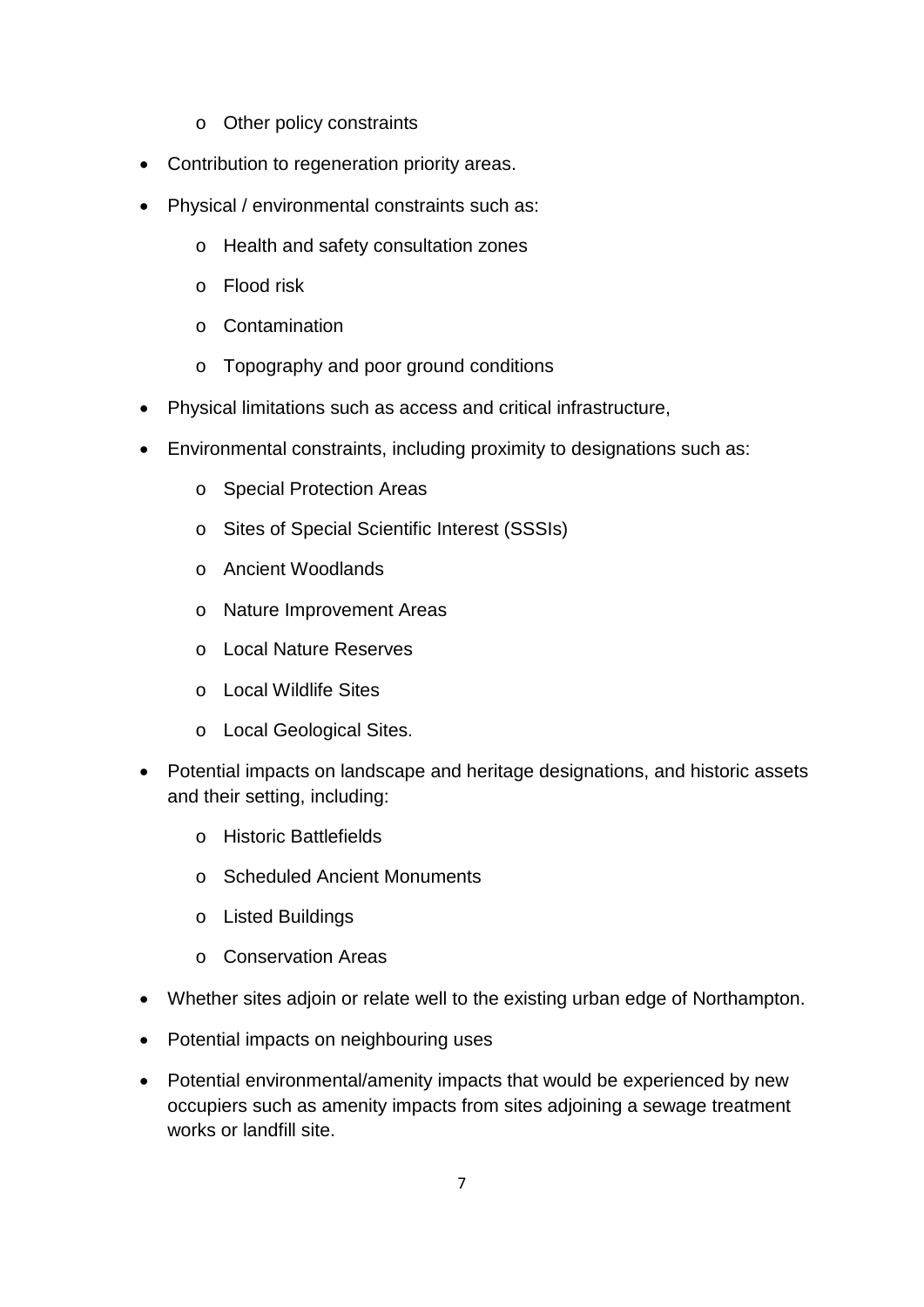Sites that are allocated in existing plans or which have planning permission will generally be considered as suitable, although it may be necessary to consider whether circumstances have changed which would alter their suitability. If a site is considered to be unsuitable in Years 1-5, consideration will be given as to whether the site has the potential to become suitable with appropriate mitigation. An example of potential mitigation would be the remediation of contaminated land.

The **availability** of the site will also be assessed. A site is considered to be available when, based on the best information available, there is confidence that there are no legal or ownership problems and that the land is controlled by a developer/landowner who has expressed an interest in developing the site. Sites recently submitted as a planning application, or the subject of pre-application discussions and where the party promoting the site has agreed for their pre application discussions to be disclosed in the LAA, will be assumed to be actively promoted. Where sites were suggested in a previous call for sites, or were identified through some other means, the promoter will be contacted to check whether they still have an intention to develop the land. They will also be asked to indicate when they expect the site to be available for development.

The existence of any known legal or ownership issues (for example, unresolved multiple ownerships) will be taken into account. This will include consideration of whether these could realistically be expected to be overcome within the timescale in which it is considered that the site could reasonably be developed.

The Council will also assess **achievability**, including whether the site can reasonably be expected to be a viable site for development. A site will be considered to be achievable where there is a reasonable prospect that it will come forward for development within the timescale being considered. The economic market for housing in Northampton is positive, although the SHMA Viability Appraisal 2010 noted that values were lower in the older urban area of Northampton. Therefore sites will be assumed to be achievable and viable unless the existence of particular constraints (such as contamination) is known. In cases where there are known unusual constraints, further information may be sought from the promoter on the likely impact on delivery.

### Estimating the housing potential of each site

The development potential, or yield, of each site will be estimated. Where the promoters have suggested a yield for their sites, the Council will use this figure unless it appears to be unreasonably high or low, in which case an estimated yield will be used. In these cases, or where the promoter has not provided an estimated yield, the Council will provide an estimate for the site based on a range of factors. These will include: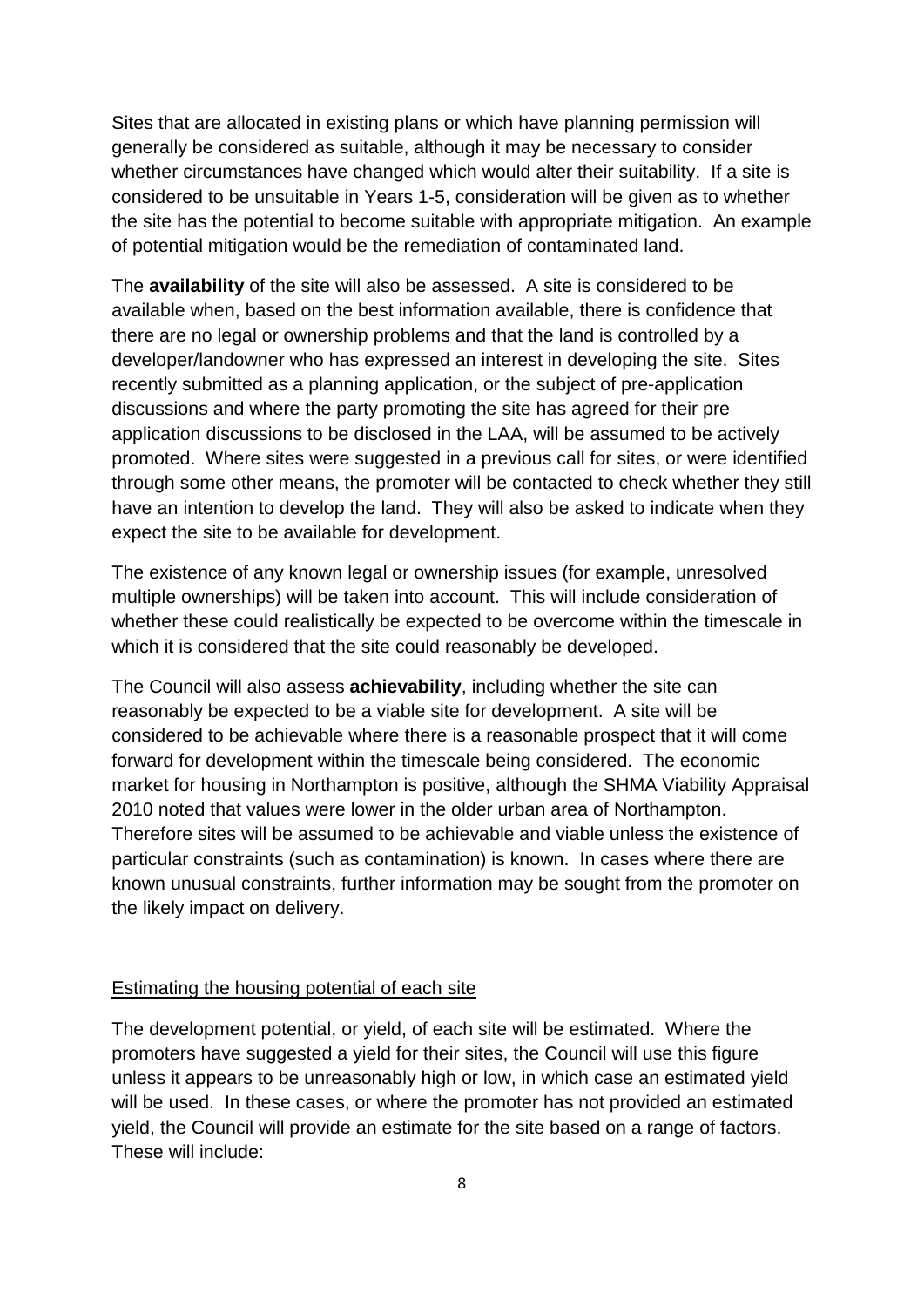- The nature of the area
- A consideration of historic development yields achieved on comparable schemes within the locality
- Local density policies in the current and emerging Development Plan
- Other factors, including the shape and access to the site and any likely on site infrastructure requirements.

In the SHLAA prepared for the JCS, where developer yields were not available or considered reasonable, residential densities were estimated on the following basis:

|                      | Detached and<br>linked houses | <b>Terraced houses</b><br>and flats | Mostly flats |
|----------------------|-------------------------------|-------------------------------------|--------------|
| Northampton Central  | n/a                           | $200$ dph                           | $295$ dph    |
| Northampton Urban    | n/a                           | $115$ dph                           | $220$ dph    |
| Northampton Suburban | 40 dph                        | 47 dph                              | $100$ dph    |

The residential densities across Northampton as set out within the West Northamptonshire Manual for Design Codes (WNDC, 2009) have been reviewed and, where residential density information is not available or considered reasonable, the Council proposes to estimate residential densities on the following basis for the purposes of density assessment in the LAA:

|                 | Density assumption |
|-----------------|--------------------|
| Town Centre     | 50 dph             |
| Rest of Borough | 40 dph             |

Gross to net developable area ratios were estimated in the SHLAA on the following basis:

- 100% of the gross developable area for sites below 0.4 ha.
- 70% of the gross developable area for sites between and including 0.4ha and 2 ha.
- 50% of the gross developable area for sites over 2 ha.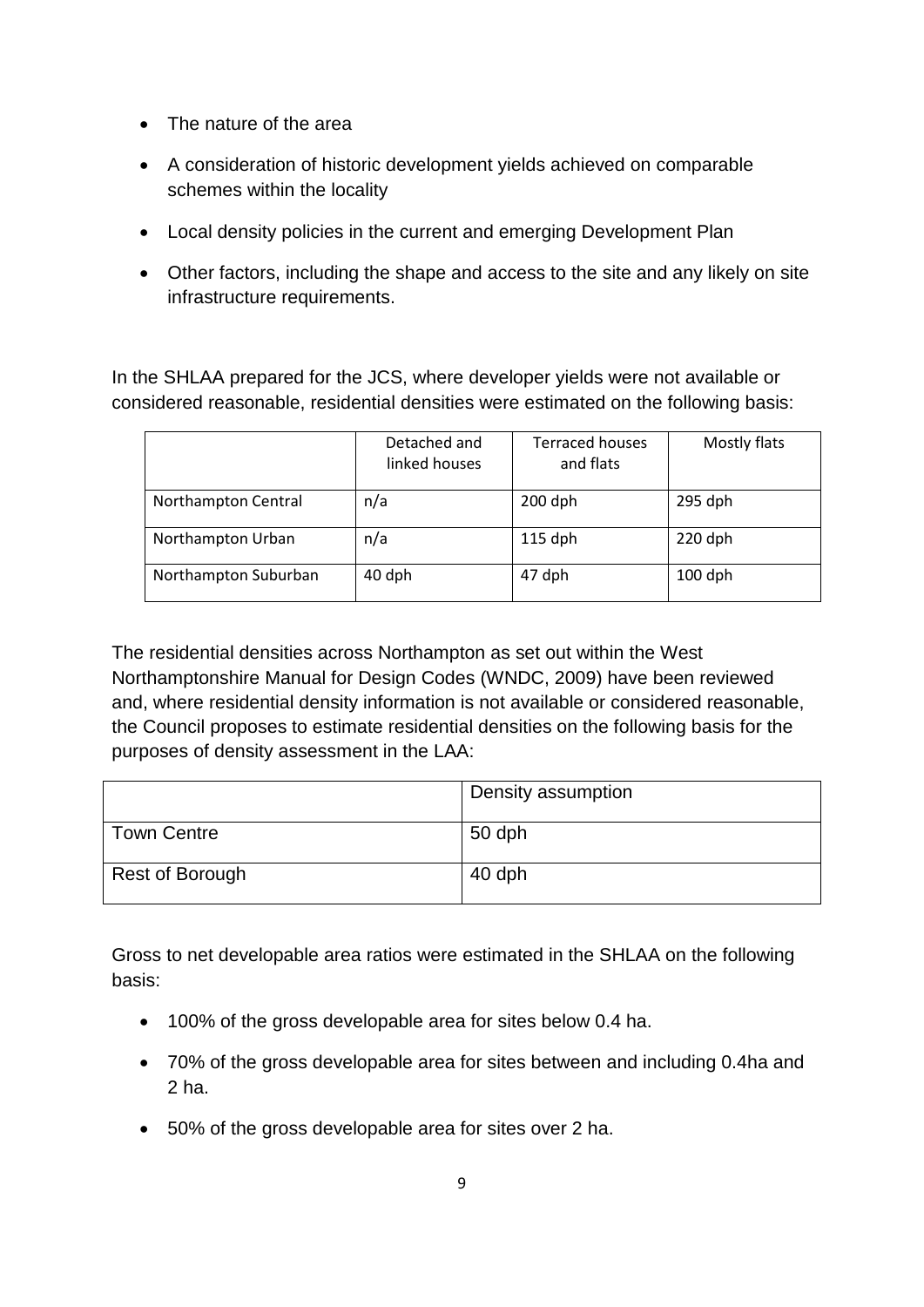The Council proposes to apply the following gross to net ratios for the purposes of the yield assessment in the LAA, where yield information is not available or considered reasonable:

- 100% of the gross developable area for sites below 0.4 ha, as these sites will typically make use of existing roads and facilities potentially enabling up to 100% of the site area to be developed.
- 80% of the gross developable area for sites between 0.5 ha and 5 ha.
- 50% for sites over 10 ha. This allows for the incorporation of additional infrastructure and other requirements.

The information on suitability, availability and achievability will be used to assess the deliverability of each site and the reasonable timescales in which each site could be delivered. Each site will be categorised as either:

- deliverable (ie. it is available now, at a suitable location and there is a reasonable prospect that housing could be delivered on the site within 1-5 years of the adoption of the plan),
- developable (ie. it is at a suitable location and there is a reasonable prospect that it will be available and could be delivered either in years 6-10 or in years 11-15)
- or not developable.

Factors such as reasonable lead in times and build out rates will be taken into consideration, based on experience of similar sites, along with developers' estimates to ensure that the assessment is realistic.

## Stage 3 - Windfall assessment

Paragraph 48 of the NPPF advises that a windfall allowance may be justified in the five year supply if a local planning authority has compelling evidence that such sites have consistently become available in the local area and will continue to provide a reliable source of supply. It adds that such an allowance should be realistic, having regard to the SHLAA, historic delivery rates and expected future trends, and should not include residential gardens.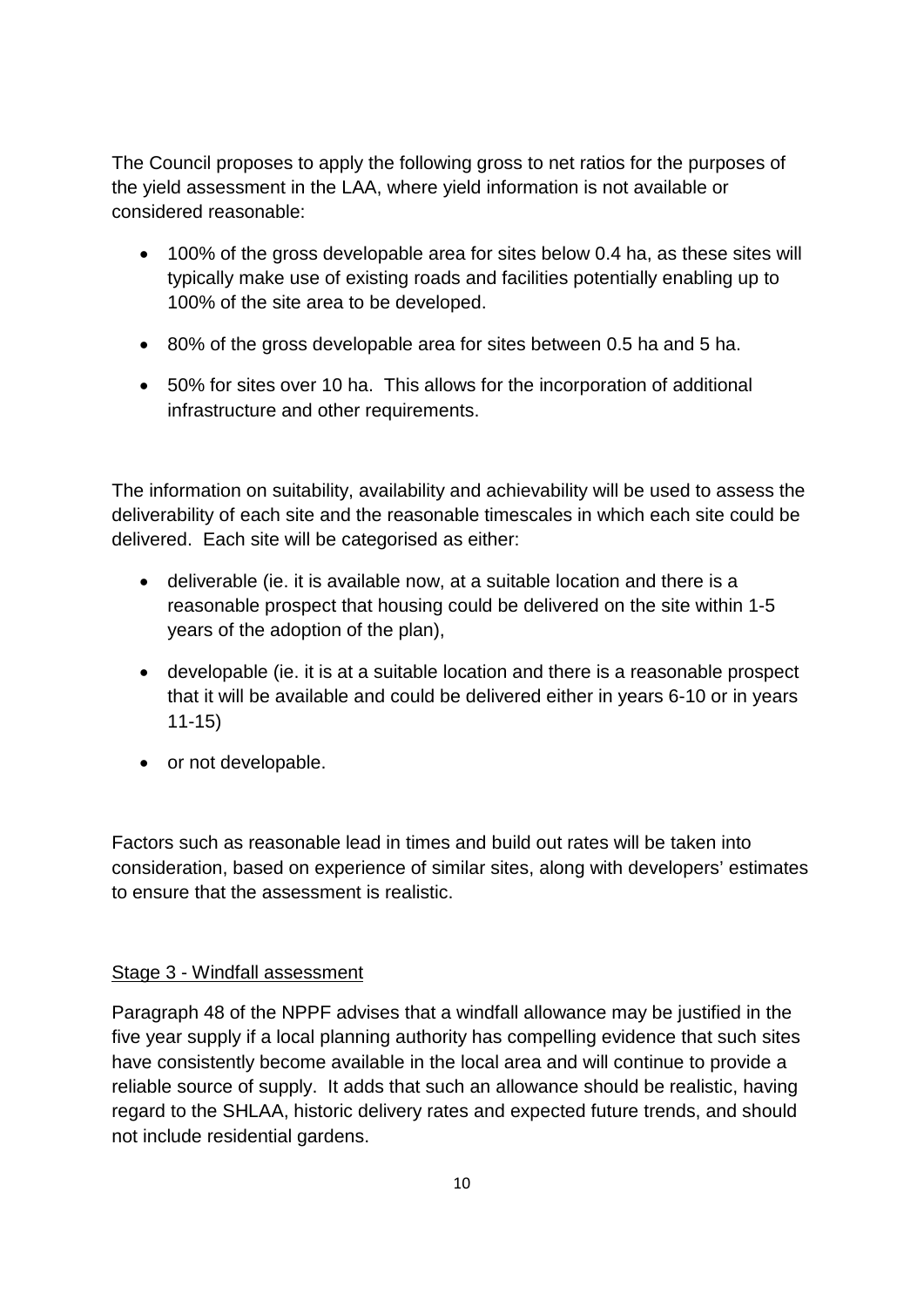In accordance with this, the Council will assess historic windfall delivery since 2011. The total windfall contribution will be derived from two parts:

- completions on small sites that are below the LAA size threshold. This allowance would be for the whole plan period excluding the first three years to avoid double counting with existing planning permissions.
- completions on sites that meet or are above the LAA site size threshold. This allowance would be for years 11 onwards as the LAA identifies specific sites that could reasonably come forward in the first ten years.
- Residential gardens are excluded from the windfall analysis, in accordance with paragraph 58 of the NPPF.

# Stage 4 – Assessment review

Once the sites have been surveyed and assessed, an indicative housing trajectory will be produced setting out how much housing supply can be provided during each part of the plan period.

The JCS indicates that at least 18,870 net additional houses need to be delivered within Northampton Borough by 2029.

If insufficient sites have been identified to meet the identified needs for housing as set out in the Joint Core Strategy, the Council will revisit the assessment, including the assumptions on yields, on individual sites. If, following this review, there are still not enough sites, then it will be necessary to investigate how this shortfall could be planned for, including whether some of this need could be met in/by adjoining areas under the Duty to Cooperate.

## Stage 5 – Final evidence base

The LAA will be published as part of the evidence base alongside the Northampton Local Plan (Part 2). In line with the guidance in the PPG, it will include a set of standard outputs, including:

- A list of all sites considered, cross referenced to maps showing their locations / the location of all sites that have been assessed.
- A list of rejected sites and reason(s) as to why they were discounted.
- An assessment of each site assessed in terms of its suitability, availability and achievability to determine whether and when a site could realistically be developed.